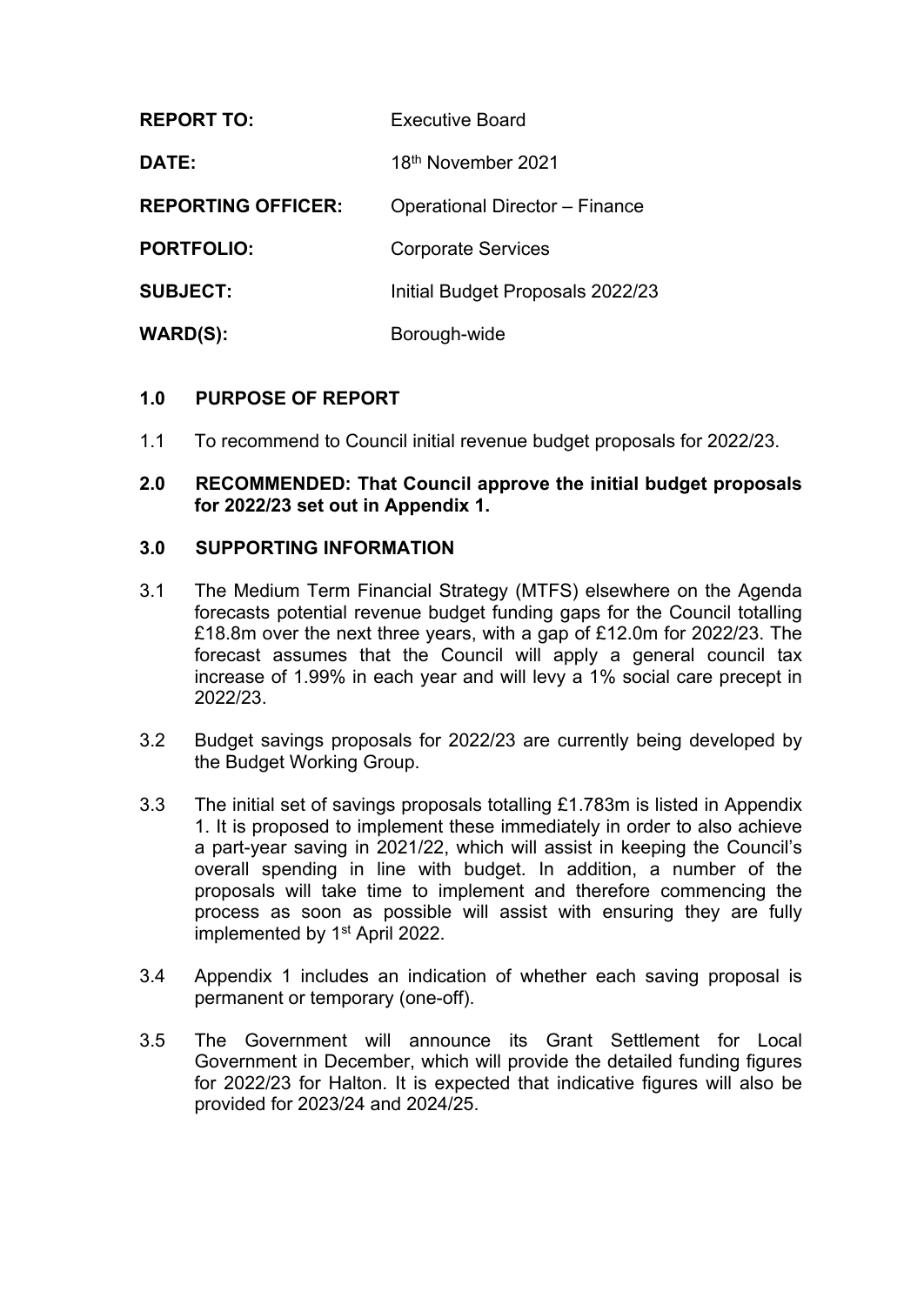3.6 A further set of budget saving proposals is currently being developed by the Budget Working Group, which will be recommended to Council on 2 March 2022 to deliver a balanced budget for 2022/23.

## **4.0 POLICY AND OTHER IMPLICATIONS**

4.1 The revenue budget supports the Council in achieving the aims and objectives set out in the Council's Corporate Plan.

# **5.0 IMPLICATIONS FOR THE COUNCIL'S PRIORITIES**

5.1 The revenue budget supports the delivery and achievement of all the Council's priorities. The budget proposals listed in Appendix 1 have been prepared in consideration of all the Council's priorities.

## **6.0 RISK ANALYSIS**

6.1 Failure to set a balanced budget would put the Council in breach of statutory requirements. The budget is prepared in accordance with detailed guidance and a timetable, to ensure statutory requirements are met and a balanced budget is prepared which aligns resources with corporate objectives.

# **7.0 EQUALITY AND DIVERSITY ISSUES**

7.1 None.

# **8.0 REASON FOR THE DECISION**

8.1 To seek approval for the initial set of revenue budget proposals for 2022/23.

## **9.0 ALTERNATIVE OPTIONS CONSIDERED AND REJECTED**

9.1 There is no alternative option, as failure to set a balanced budget would put the Council in breach of statutory requirements.

## **10.0 IMPLEMENTATION DATE**

10.1 The 2022/23 revenue budget will be implemented from 1st April 2022.

## **11.0 LIST OF BACKGROUND PAPERS UNDER SECTION 100D OF THE LOCAL GOVERNMENT ACT 1072**

11.1 There are no background papers under the meaning of the Act.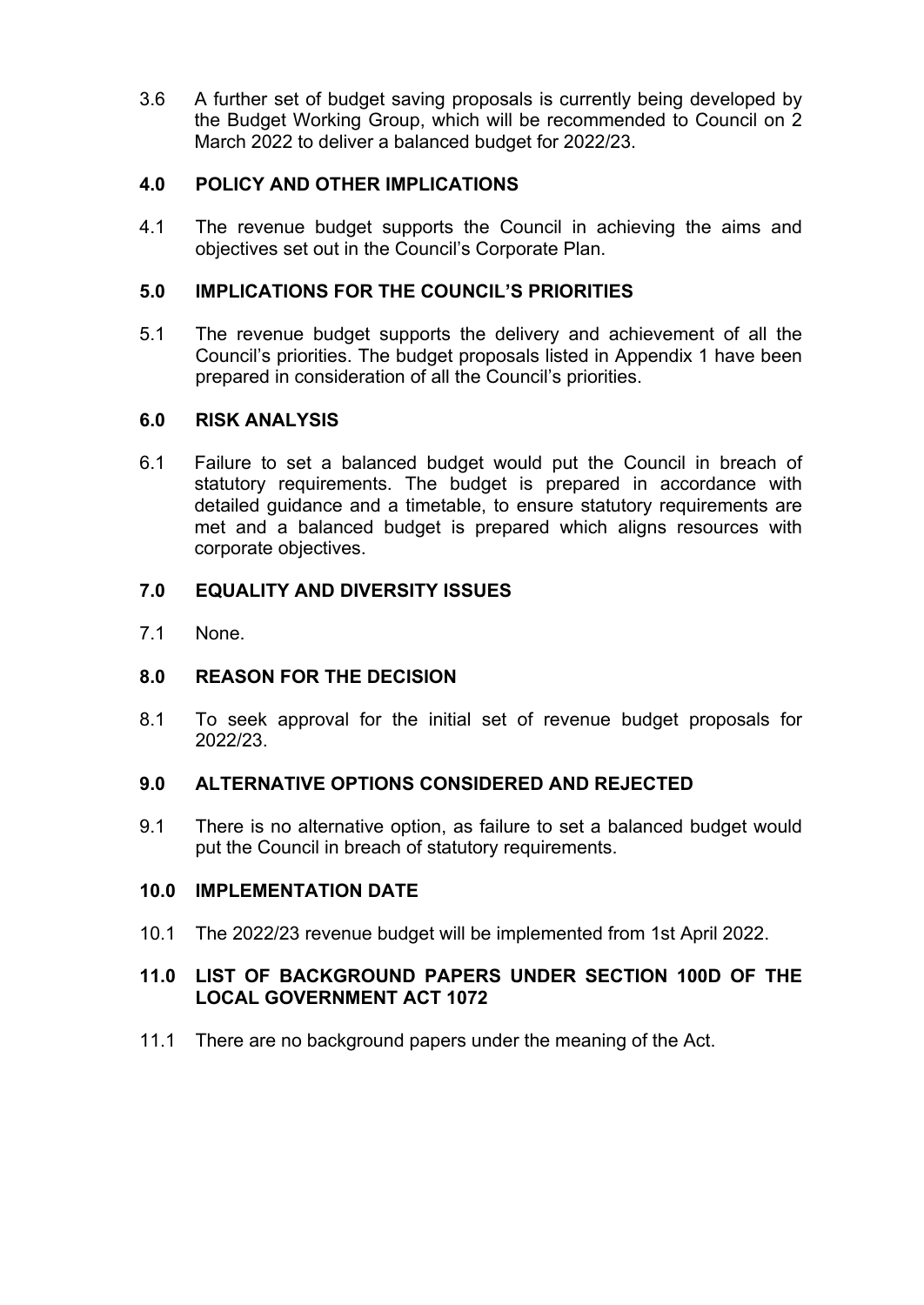#### **2022/23 INITIAL BUDGET PROPOSALS**

|                | <b>DIVISION /</b><br><b>SERVICE</b>  | <b>DESCRIPTION OF THE BUDGET PROPOSAL</b>                                                                                                                                                                                                                                                              | <b>ANNUAL</b><br><b>BUDGET</b> | <b>ESTIMATED</b><br><b>BUDGET REDUCTIONS /</b><br><b>ADDITIONAL INCOME</b> |                  | <b>PERMANENT/</b><br><b>TEMPORARY</b><br>(P/T) |
|----------------|--------------------------------------|--------------------------------------------------------------------------------------------------------------------------------------------------------------------------------------------------------------------------------------------------------------------------------------------------------|--------------------------------|----------------------------------------------------------------------------|------------------|------------------------------------------------|
|                |                                      |                                                                                                                                                                                                                                                                                                        | £'000                          | 2022/23<br>£'000                                                           | 2023/24<br>£'000 |                                                |
|                |                                      | <b>PEOPLE DIRECTORATE</b>                                                                                                                                                                                                                                                                              |                                |                                                                            |                  |                                                |
|                | <b>DEPARTMENT: ADULT SOCIAL CARE</b> |                                                                                                                                                                                                                                                                                                        |                                |                                                                            |                  |                                                |
|                | Independent Living<br>Services       | The budget for Deprivation of Liberty Safeguards assessments was<br>increased previously to meet rising demand. However demand has now<br>stabilised and the budget can therefore be reduced accordingly.                                                                                              | 103                            | 30                                                                         | 0                | P                                              |
| $\overline{2}$ | Independent Living<br>Services       | The Council previously made a contribution to the cost of a Pharmacy<br>Technician but Halton Clinical Commissioning Group are now meeting this<br>cost.                                                                                                                                               | 390                            | 27                                                                         | $\mathbf{0}$     | P                                              |
| 3              | <b>Housing Solutions</b>             | A review of supplies and services and premises costs has identified that<br>efficiencies can be made in various budgets.                                                                                                                                                                               | 55                             | 40                                                                         | $\mathbf{0}$     | P                                              |
| $\overline{4}$ | <b>Housing Solutions</b>             | Removal of a part-time administrative post which has been held vacant for<br>over a year.                                                                                                                                                                                                              | 67                             | $\overline{10}$                                                            | $\mathbf{0}$     | P                                              |
| 5              | Community<br>Services                | Efficiencies identified in various supplies and services budgets for the<br>Positive Behaviour Support Service.                                                                                                                                                                                        | 365                            | 50                                                                         | $\mathbf{0}$     | P                                              |
| 6              | Independent Living<br>Services       | Increased demand for the Lifeline Service has meant that higher income<br>levels are being generated. It is unclear whether this additional demand will<br>continue long term, hence it is proposed as a one-year saving initially.                                                                    | 274                            | 50                                                                         | $-50$            | T                                              |
| $\overline{7}$ | Homelessness                         | Efficiencies achieved in the delivery of Homelessness Support have<br>enabled funding to be carried forward and held in reserve over recent<br>years. However, continuing low numbers of homeless people in the<br>Borough means that this funding can now be released to provide a one-off<br>saving. | 100                            | 100                                                                        | $-100$           | $\mathbf{T}$                                   |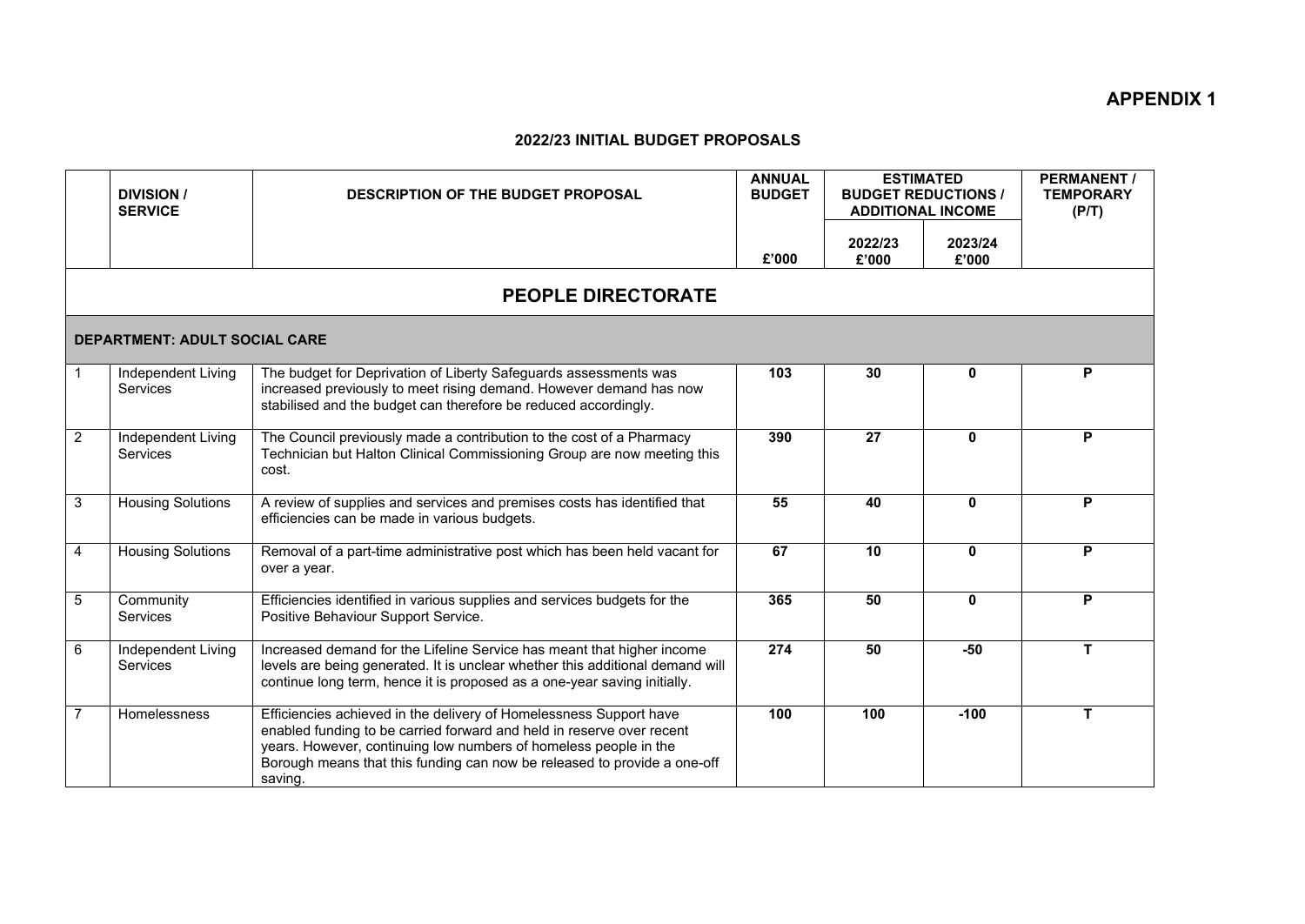|    | <b>DIVISION /</b><br><b>SERVICE</b> | <b>DESCRIPTION OF THE BUDGET PROPOSAL</b>                                                                                                                                                                                                | <b>ANNUAL</b><br><b>BUDGET</b> |                  | <b>ESTIMATED</b><br><b>BUDGET REDUCTIONS /</b><br><b>ADDITIONAL INCOME</b> | <b>PERMANENT</b><br><b>TEMPORARY</b><br>(P/T) |
|----|-------------------------------------|------------------------------------------------------------------------------------------------------------------------------------------------------------------------------------------------------------------------------------------|--------------------------------|------------------|----------------------------------------------------------------------------|-----------------------------------------------|
|    |                                     |                                                                                                                                                                                                                                          | £'000                          | 2022/23<br>£'000 | 2023/24<br>£'000                                                           |                                               |
| 8  | Homelessness                        | Funding is received each year in respect of Rough Sleepers, some of<br>which has remained unused due to lower numbers than anticipated. This<br>has been carried forward in reserve and can be released to provide a one-<br>off saving. | <b>NA</b>                      | 100              | $-100$                                                                     | T                                             |
| 9  | Community<br><b>Services</b>        | A number of councils purchase Halton's Positive Behaviour Support<br>Service, which has generated some surpluses in previous years. These<br>have been carried forward in reserve and can now be released as a one-off<br>saving.        | <b>NA</b>                      | 200              | $-200$                                                                     | T                                             |
| 10 | <b>Adult Social Care</b>            | An earmarked reserve established for the development of the Care<br>Financials system is no longer required. It can therefore be released as a<br>one-off saving.                                                                        | 70                             | 70               | $-70$                                                                      | T                                             |
| 11 | <b>Adult Social Care</b>            | A number of managed efficiencies have been achieved across the<br>Department, which will be carried forward to provide a one-off saving.                                                                                                 | 300                            | 300              | $-300$                                                                     | T                                             |
|    |                                     | <b>TOTAL PERMANENT SAVINGS</b>                                                                                                                                                                                                           |                                | 157              | O                                                                          | P                                             |
|    |                                     | <b>TOTAL TEMPORARY SAVINGS (ONE-OFF)</b>                                                                                                                                                                                                 |                                | 820              | $-820$                                                                     | т                                             |
|    |                                     | <b>GRAND TOTAL</b>                                                                                                                                                                                                                       |                                | 977              | $-820$                                                                     |                                               |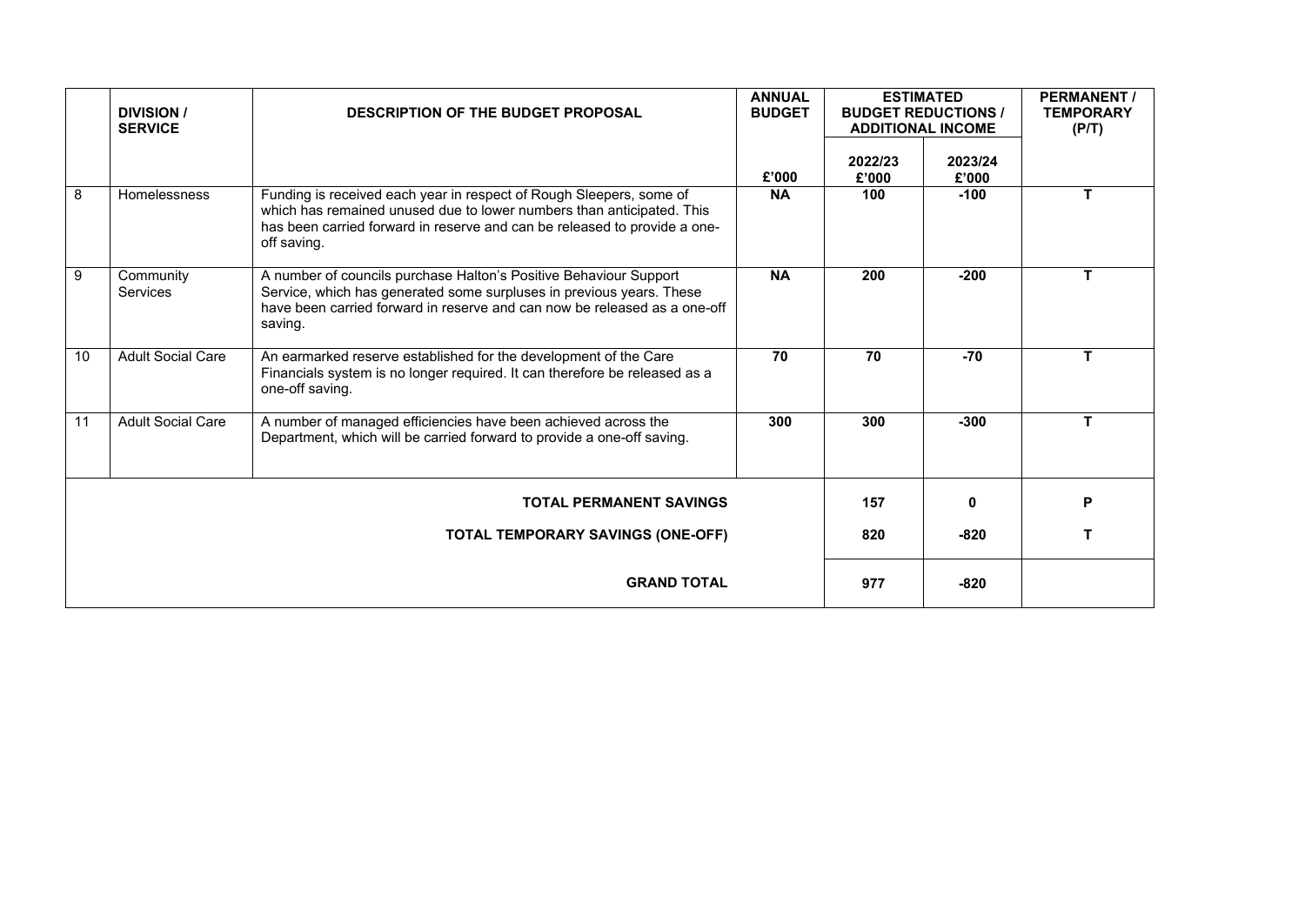|    | <b>DIVISION</b> /<br><b>SERVICE</b>                           | <b>DESCRIPTION OF THE BUDGET PROPOSAL</b>                                                                                                                                                      | <b>ANNUAL</b><br><b>BUDGET</b> |                  | <b>ESTIMATED</b><br><b>BUDGET REDUCTIONS /</b><br><b>ADDITIONAL INCOME</b> | <b>PERMANENT/</b><br><b>TEMPORARY</b><br>(P/T) |
|----|---------------------------------------------------------------|------------------------------------------------------------------------------------------------------------------------------------------------------------------------------------------------|--------------------------------|------------------|----------------------------------------------------------------------------|------------------------------------------------|
|    |                                                               |                                                                                                                                                                                                | £'000                          | 2022/23<br>£'000 | 2023/24<br>£'000                                                           |                                                |
|    | <b>DEPARTMENT: PUBLIC PROTECTION</b>                          |                                                                                                                                                                                                |                                |                  |                                                                            |                                                |
| 12 | Environmental,<br>Public Health &<br><b>Health Protection</b> | Proposed restructure in the Trading Standards and Environmental Health<br>teams, subject to consultation. This will create two new posts and remove<br>three current posts from the structure. | 755                            | 50               | 0                                                                          | P                                              |
|    |                                                               | <b>TOTAL PERMANENT SAVINGS</b>                                                                                                                                                                 |                                | 50               | $\bf{0}$                                                                   | P                                              |
|    |                                                               | <b>TOTAL TEMPORARY SAVINGS (ONE-OFF)</b>                                                                                                                                                       |                                | $\mathbf 0$      | 0                                                                          |                                                |
|    |                                                               | <b>GRAND TOTAL</b>                                                                                                                                                                             |                                | 50               | $\bf{0}$                                                                   |                                                |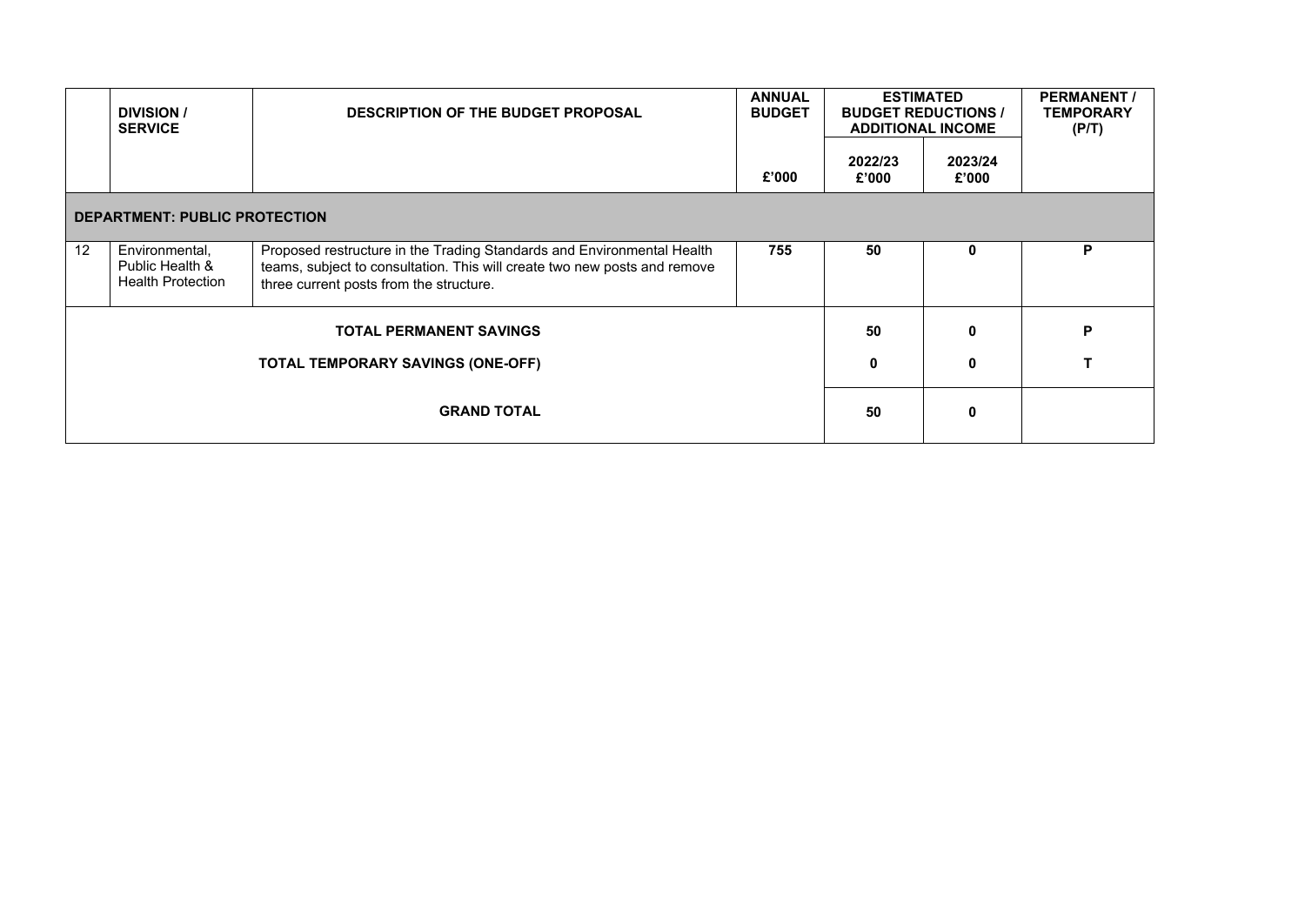|    | <b>DIVISION</b> /<br><b>SERVICE</b>                     | <b>DESCRIPTION OF THE BUDGET PROPOSAL</b>                                                                                                                                                     | <b>ANNUAL</b><br><b>BUDGET</b> |                  | <b>ESTIMATED</b><br><b>BUDGET REDUCTIONS /</b><br><b>ADDITIONAL INCOME</b> | <b>PERMANENT/</b><br><b>TEMPORARY</b><br>(P/T) |
|----|---------------------------------------------------------|-----------------------------------------------------------------------------------------------------------------------------------------------------------------------------------------------|--------------------------------|------------------|----------------------------------------------------------------------------|------------------------------------------------|
|    |                                                         |                                                                                                                                                                                               | £'000                          | 2022/23<br>£'000 | 2023/24<br>£'000                                                           |                                                |
|    |                                                         | <b>DEPARTMENT: EDUCATION, INCLUSION &amp; PROVISION</b>                                                                                                                                       |                                |                  |                                                                            |                                                |
| 13 | Integrated Youth<br>Support Services /<br>Commissioning | Part of the funding for Specialist Advisors (part of the Speech and<br>Language contract) was not allocated for 2020/21 and it is considered that<br>it can be offered as a permanent saving. | 624                            | 12               | 0                                                                          | P                                              |
| 14 | Integrated Youth<br>Support Services /<br>Commissioning | Temporary efficiencies identified in the delivery of youth service provision<br>during Covid-19 restrictions, which will provide a one-off budget saving.                                     | 400                            | 88               | $-88$                                                                      |                                                |
|    |                                                         | <b>TOTAL PERMANENT SAVINGS</b>                                                                                                                                                                |                                | 12               | $\mathbf{0}$                                                               | P                                              |
|    |                                                         | <b>TOTAL TEMPORARY SAVINGS (ONE-OFF)</b>                                                                                                                                                      |                                | 88               | -88                                                                        | т                                              |
|    |                                                         | <b>GRAND TOTAL</b>                                                                                                                                                                            |                                | 100              | $-88$                                                                      |                                                |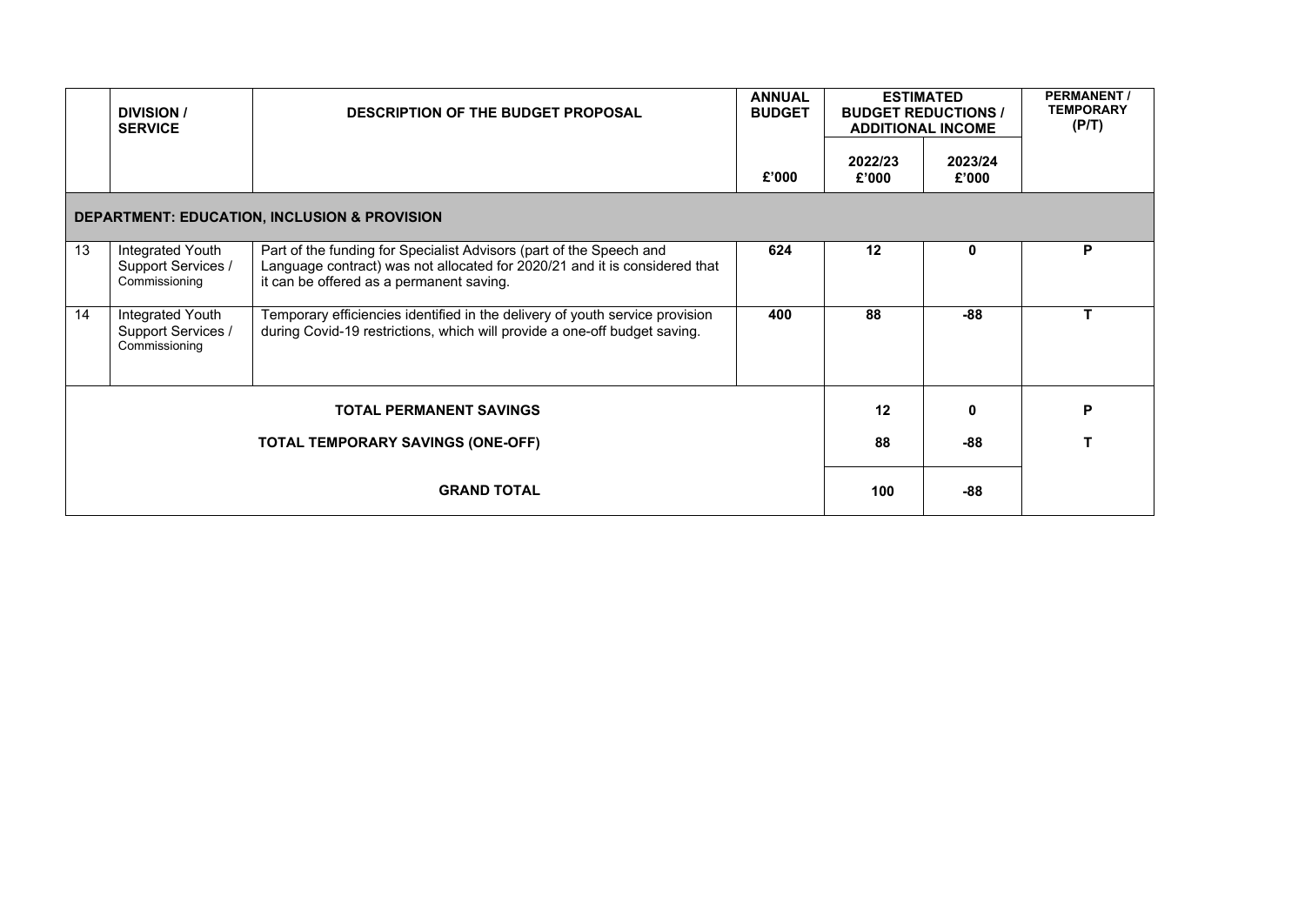|    | <b>DIVISION /</b><br><b>SERVICE</b>                            | <b>DESCRIPTION OF THE BUDGET PROPOSAL</b>                                                                                                                                                                                                                                                                                                         | <b>ANNUAL</b><br><b>BUDGET</b> | <b>ESTIMATED</b><br><b>BUDGET REDUCTIONS /</b><br><b>ADDITIONAL INCOME</b> |                     | <b>PERMANENT /</b><br><b>TEMPORARY</b><br>(P/T) |
|----|----------------------------------------------------------------|---------------------------------------------------------------------------------------------------------------------------------------------------------------------------------------------------------------------------------------------------------------------------------------------------------------------------------------------------|--------------------------------|----------------------------------------------------------------------------|---------------------|-------------------------------------------------|
|    |                                                                |                                                                                                                                                                                                                                                                                                                                                   | £'000                          | 2022/23<br>£'000                                                           | 2023/24<br>£'000    |                                                 |
|    |                                                                | <b>ENTERPRISE, COMMUNITY &amp; RESOURCES DIRECTORATE</b>                                                                                                                                                                                                                                                                                          |                                |                                                                            |                     |                                                 |
|    | <b>DEPARTMENT: FINANCE</b>                                     |                                                                                                                                                                                                                                                                                                                                                   |                                |                                                                            |                     |                                                 |
| 15 | <b>Benefits Division</b>                                       | Delay filling two vacant Housing Benefit Officer posts until 30 September<br>2022. The position will then be reviewed in terms of claimant rates,<br>workloads and processing performance to establish whether the posts can<br>be removed permanently.                                                                                           | 965                            | 25                                                                         | $-25$               | T                                               |
| 16 | Revenues &<br>Financial<br>Management<br>Division              | Reduction in the council tax bad debt provision, as Covid-19 has not had as<br>great an impact as expected upon collection rates. The annual budget used<br>to increase the provision will be reduced and also there will be a one-off<br>release of funds from the provision.                                                                    | 100                            | 30<br>90                                                                   | $\mathbf{0}$<br>-90 | P<br>T                                          |
| 17 | Audit, Procurement<br>& Operational<br><b>Finance Division</b> | A one-year reduction in the public liability, motor vehicle and employer's<br>liability insurance excesses budget. Whilst difficult to predict the level of<br>claims, given measures in place to prevent and handle claims it is<br>considered budgets can be reduced for one year initially. The position will<br>then be reviewed for 2023/24. | 559                            | 170                                                                        | $-170$              | T                                               |
| 18 | Audit, Procurement<br>& Operational<br><b>Finance Division</b> | Increase in the budgeted income target for the Suppliers' Voluntary Early<br>Payment Scheme, whereby Suppliers opt to receive early payment of their<br>invoices in exchange for offering a small discount.                                                                                                                                       | 40                             | 10                                                                         | $\mathbf{0}$        | P                                               |
| 19 | Audit, Procurement<br>& Operational<br><b>Finance Division</b> | Increase in the budgeted income target for rebates achieved in respect of<br>the payments to Supplier's via the corporate credit card. This arrangement<br>has proved successful and efforts are being made to increase the number<br>of suppliers who are paid by this method.                                                                   | 30                             | $\overline{15}$                                                            | $\mathbf{0}$        | P                                               |
|    |                                                                | <b>TOTAL PERMANENT SAVINGS</b>                                                                                                                                                                                                                                                                                                                    |                                | 55                                                                         | $\mathbf{0}$        | P                                               |
|    |                                                                | <b>TOTAL TEMPORARY SAVINGS (ONE-OFF)</b>                                                                                                                                                                                                                                                                                                          |                                | 285                                                                        | $-285$              | T                                               |
|    |                                                                | <b>GRAND TOTAL</b>                                                                                                                                                                                                                                                                                                                                |                                | 340                                                                        | -285                |                                                 |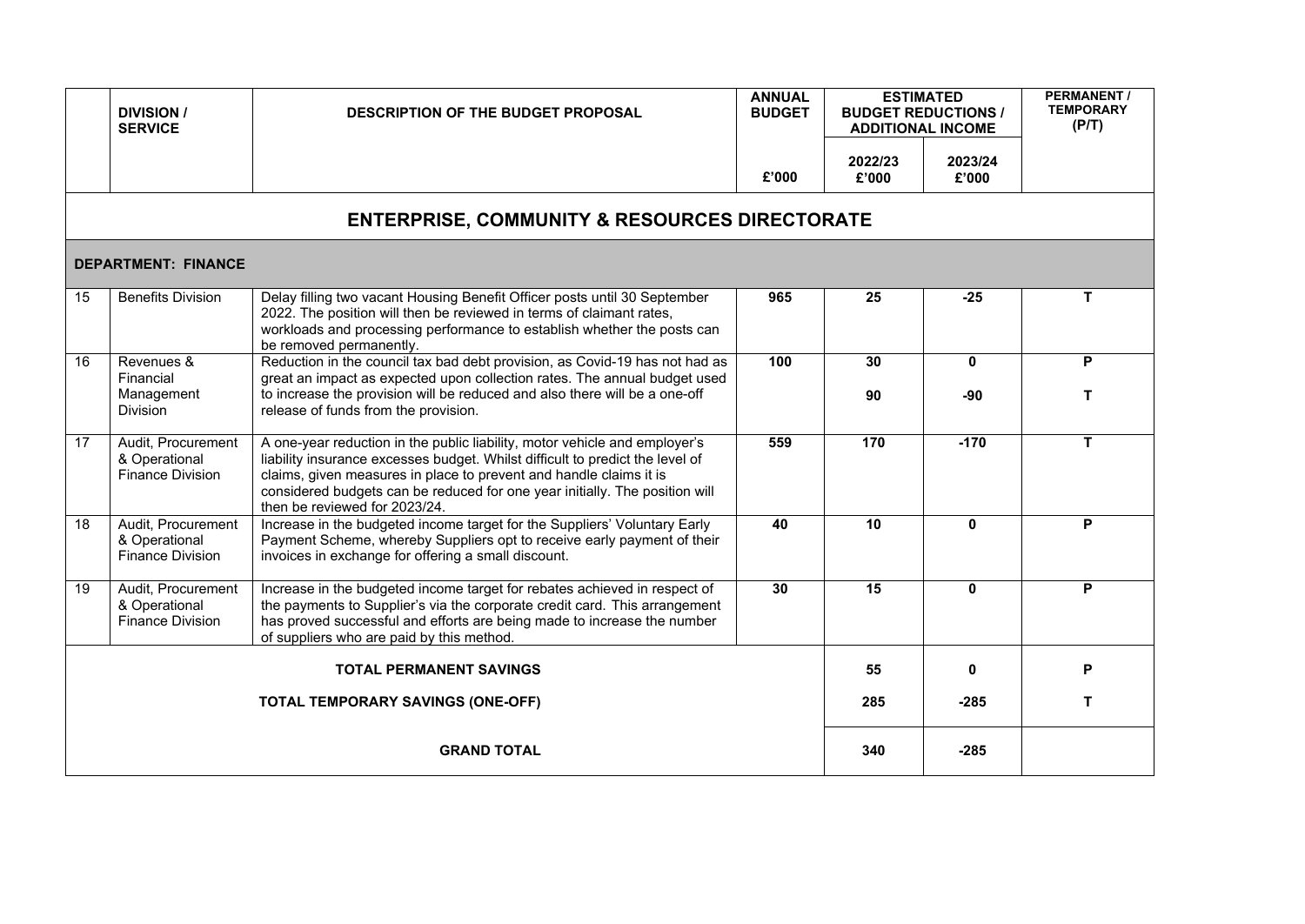|    | <b>DIVISION /</b><br><b>SERVICE</b>      | <b>DESCRIPTION OF THE BUDGET PROPOSAL</b>                                                               | <b>ANNUAL</b><br><b>BUDGET</b> |                  | <b>ESTIMATED</b><br><b>BUDGET REDUCTIONS /</b><br><b>ADDITIONAL INCOME</b> | <b>PERMANENT/</b><br><b>TEMPORARY</b><br>(P/T) |
|----|------------------------------------------|---------------------------------------------------------------------------------------------------------|--------------------------------|------------------|----------------------------------------------------------------------------|------------------------------------------------|
|    |                                          |                                                                                                         | £'000                          | 2022/23<br>£'000 | 2023/24<br>£'000                                                           |                                                |
|    |                                          | DEPARTMENT: PLANNING, POLICY & TRANSPORT                                                                |                                |                  |                                                                            |                                                |
| 20 | Traffic, Risk &<br>Emergency<br>Planning | Efficiencies to be achieved in various supplies and services budgets across<br>the Division.            | 210                            | 40               | $\mathbf 0$                                                                | P                                              |
| 21 | Highways                                 | Removal of the Local Transport Plan budget, as it will now be funded via<br>the LCR Combined Authority. | 43                             | 43               | $\mathbf{0}$                                                               | P                                              |
|    |                                          |                                                                                                         |                                |                  |                                                                            |                                                |
|    |                                          | <b>TOTAL PERMANENT SAVINGS</b>                                                                          |                                | 83               | $\mathbf 0$                                                                | P                                              |
|    |                                          | <b>TOTAL TEMPORARY SAVINGS (ONE-OFF)</b>                                                                |                                | $\mathbf{0}$     | 0                                                                          | т                                              |
|    |                                          | <b>GRAND TOTAL</b>                                                                                      |                                | 83               | $\mathbf 0$                                                                |                                                |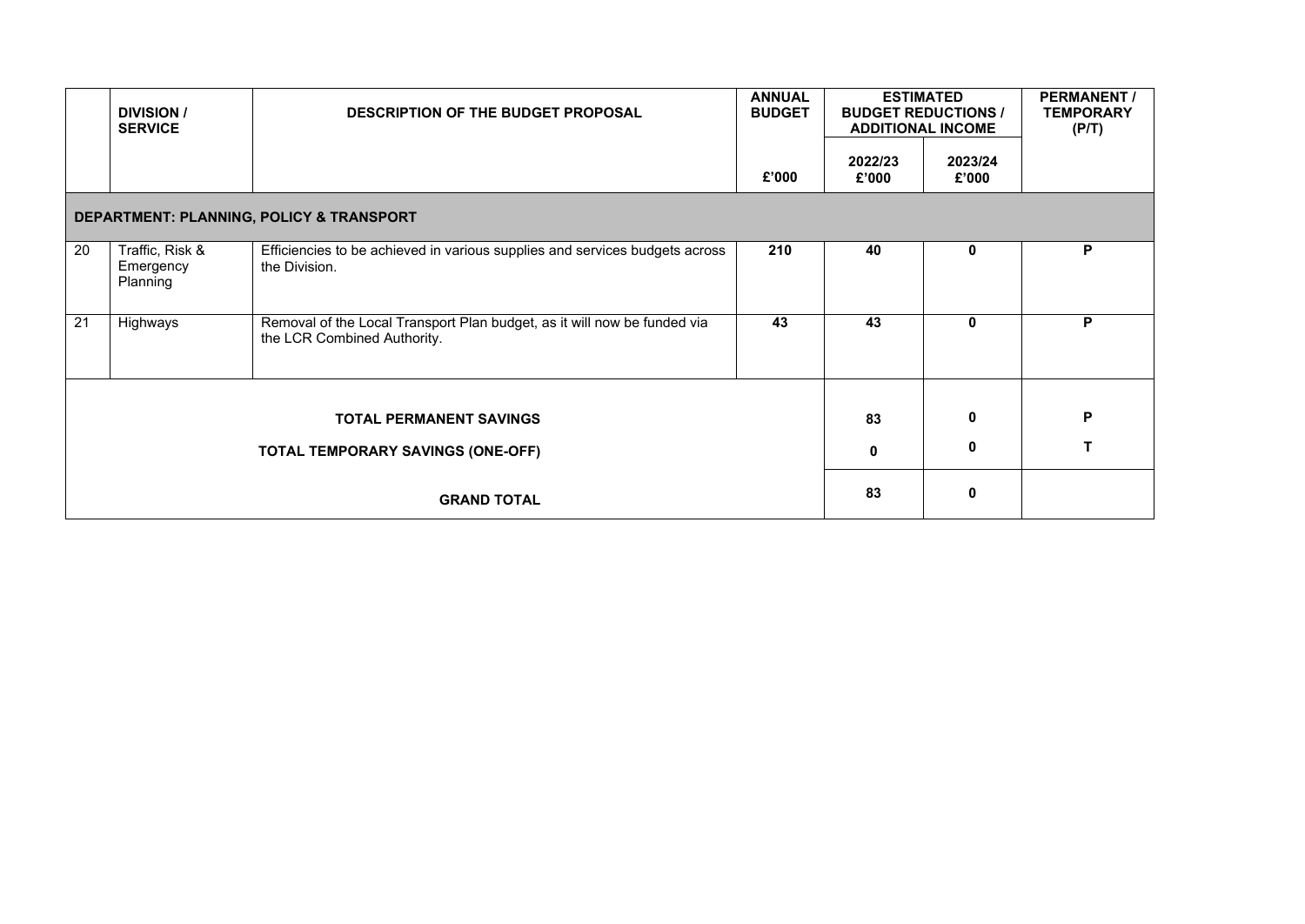|    | <b>DIVISION</b> /<br><b>SERVICE</b>     | <b>DESCRIPTION OF THE BUDGET PROPOSAL</b>                            | <b>ANNUAL</b><br><b>BUDGET</b> |                  | <b>ESTIMATED</b><br><b>BUDGET REDUCTIONS /</b><br><b>ADDITIONAL INCOME</b> | <b>PERMANENT/</b><br><b>TEMPORARY</b><br>(P/T) |
|----|-----------------------------------------|----------------------------------------------------------------------|--------------------------------|------------------|----------------------------------------------------------------------------|------------------------------------------------|
|    |                                         |                                                                      | £'000                          | 2022/23<br>£'000 | 2023/24<br>£'000                                                           |                                                |
|    | <b>DEPARTMENT: LEGAL AND DEMOCRATIC</b> |                                                                      |                                |                  |                                                                            |                                                |
| 22 | <b>Member Services</b>                  | Small efficiencies identified in various budgets across the Service. | 57                             | 10               | -1                                                                         | P/T                                            |
| 23 | Marketing &<br>Communications           | Efficiencies identified in the corporate advertising budget          | 128                            | 7                | $-7$                                                                       | т                                              |
|    |                                         | <b>TOTAL PERMANENT SAVINGS</b>                                       |                                | 9                | $\mathbf{0}$                                                               | P                                              |
|    |                                         | TOTAL TEMPORARY SAVINGS (ONE-OFF)                                    |                                | 8                | -8                                                                         |                                                |
|    |                                         | <b>GRAND TOTAL</b>                                                   |                                | 17               | -8                                                                         |                                                |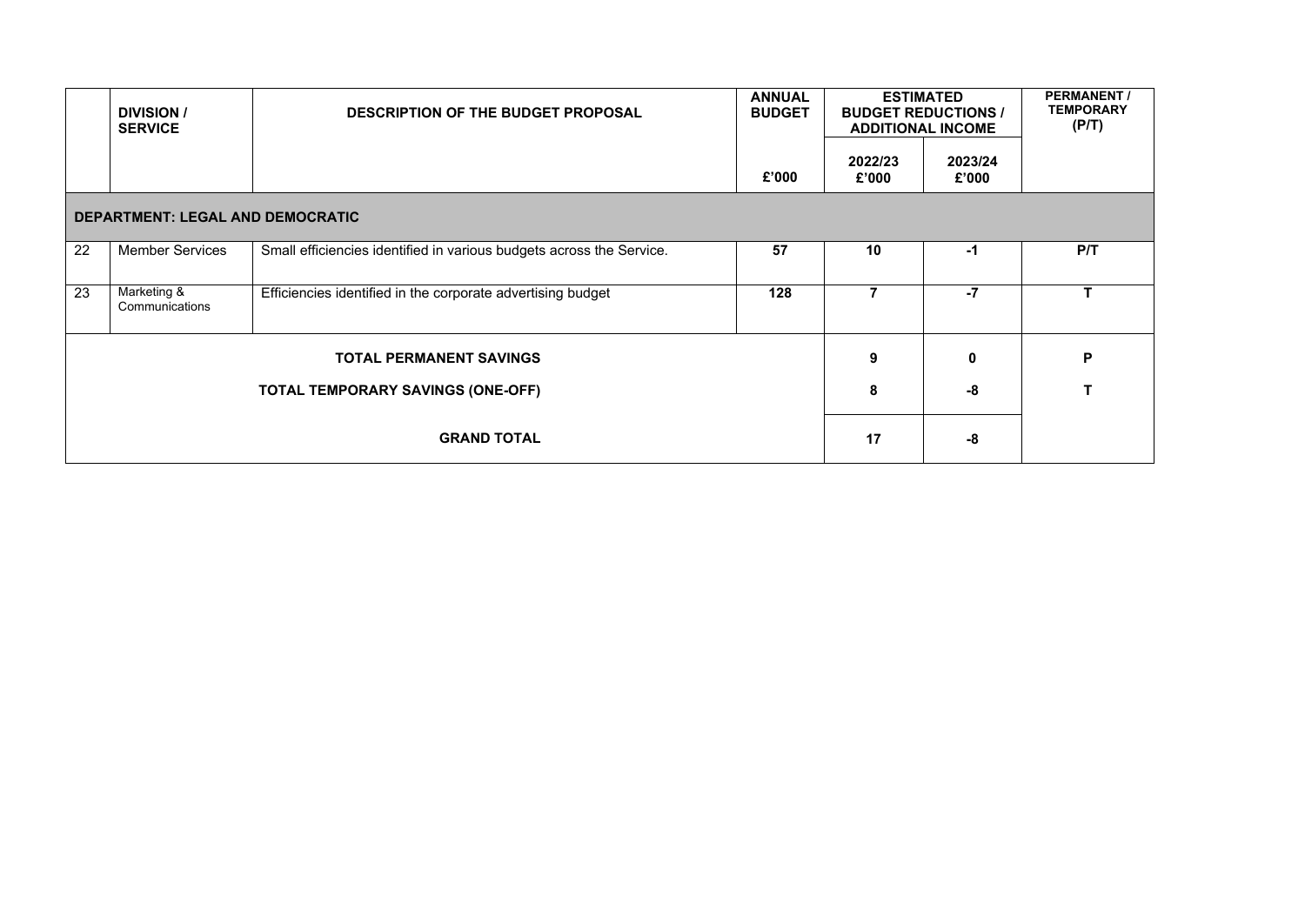|    | <b>DIVISION</b> /<br><b>SERVICE</b>       | <b>DESCRIPTION OF THE BUDGET PROPOSAL</b>                                                                                                                                                                               | <b>ANNUAL</b><br><b>BUDGET</b> |                  | <b>ESTIMATED</b><br><b>BUDGET REDUCTIONS /</b><br><b>ADDITIONAL INCOME</b> | <b>PERMANENT/</b><br><b>TEMPORARY</b><br>(P/T) |
|----|-------------------------------------------|-------------------------------------------------------------------------------------------------------------------------------------------------------------------------------------------------------------------------|--------------------------------|------------------|----------------------------------------------------------------------------|------------------------------------------------|
|    |                                           |                                                                                                                                                                                                                         | £'000                          | 2022/23<br>£'000 | 2023/24<br>£'000                                                           |                                                |
|    |                                           | DEPARTMENT NAME: ECONOMY, ENTERPRISE & PROPERTY                                                                                                                                                                         |                                |                  |                                                                            |                                                |
| 24 | <b>Economy Enterprise</b><br>and Property | Generate additional income over the next two years, from renting out<br>further office space for external organisations at Rutland House, by re-<br>locating Council staff to other offices and continued home working. | 111                            | 25               | 25                                                                         | P                                              |
|    |                                           | <b>TOTAL PERMANENT SAVINGS</b>                                                                                                                                                                                          |                                | 25               | 25                                                                         | P                                              |
|    |                                           | TOTAL TEMPORARY SAVINGS (ONE-OFF)                                                                                                                                                                                       |                                | 0                | 0                                                                          |                                                |
|    |                                           | <b>GRAND TOTAL</b>                                                                                                                                                                                                      |                                | 25               | 25                                                                         |                                                |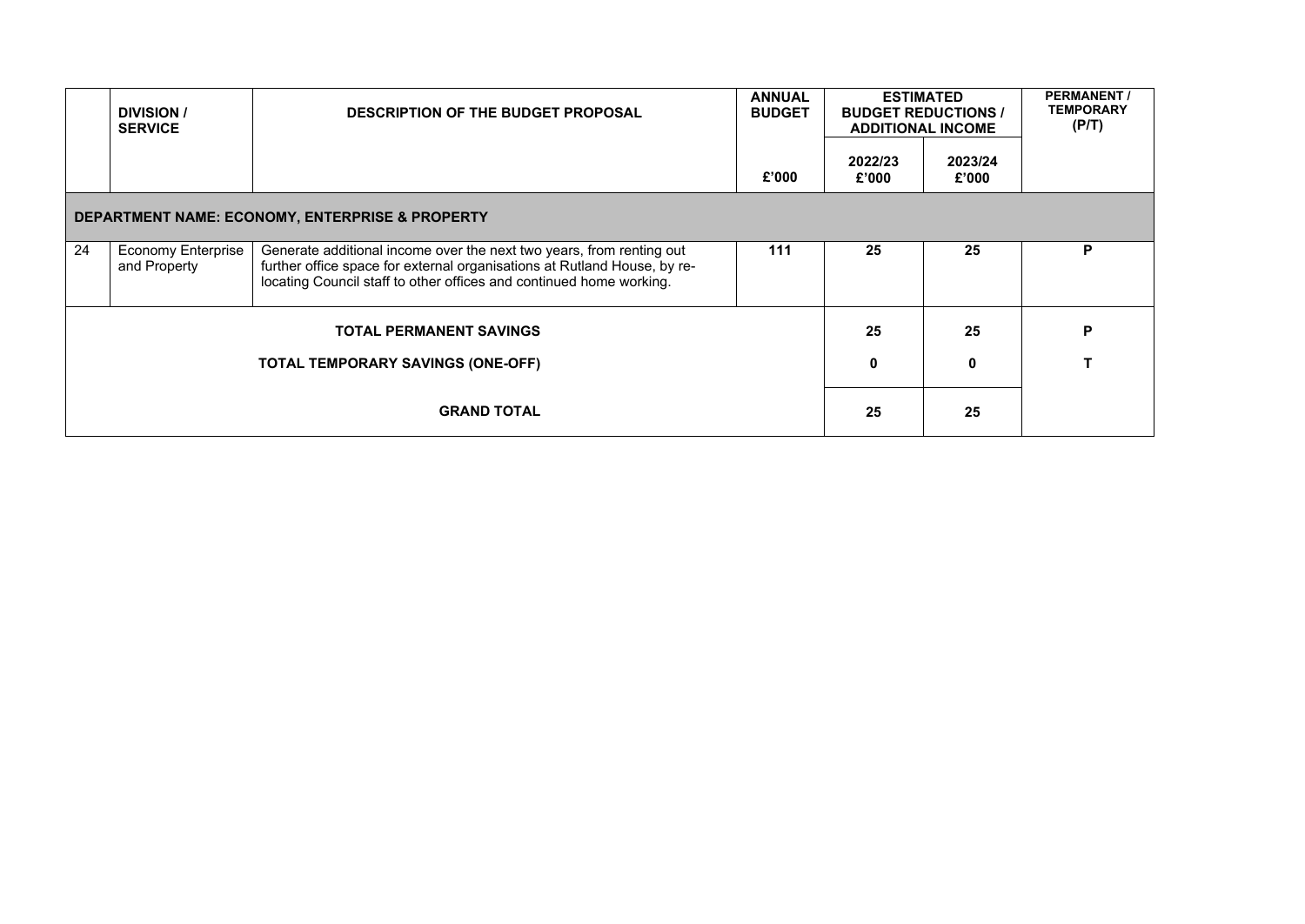|    | <b>DIVISION</b> /<br><b>SERVICE</b> | <b>DESCRIPTION OF THE BUDGET PROPOSAL</b>                                                                                                                                  | <b>ANNUAL</b><br><b>BUDGET</b> |                  | <b>ESTIMATED</b><br><b>BUDGET REDUCTIONS /</b><br><b>ADDITIONAL INCOME</b> | <b>PERMANENT/</b><br><b>TEMPORARY</b><br>(PIT) |
|----|-------------------------------------|----------------------------------------------------------------------------------------------------------------------------------------------------------------------------|--------------------------------|------------------|----------------------------------------------------------------------------|------------------------------------------------|
|    |                                     |                                                                                                                                                                            | £'000                          | 2022/23<br>£'000 | 2023/24<br>£'000                                                           |                                                |
|    |                                     | DEPARTMENT: PEOPLE, POLICY, PERFORMANCE & EFFICIENCY                                                                                                                       |                                |                  |                                                                            |                                                |
| 25 | Performance<br>Management           | Balance of saving already achieved from restructuring of the Performance<br>Management function.                                                                           | 98                             | 25               | $\mathbf{0}$                                                               | P                                              |
| 26 | Unison Office                       | Removal of budget for part-time support within the Unison Office, which<br>has existed since March 2020 but the proposed post has not been<br>established or recruited to. | 131                            | 16               | 0                                                                          | P                                              |
|    |                                     | <b>TOTAL PERMANENT SAVINGS</b>                                                                                                                                             |                                | 41               |                                                                            | P                                              |
|    |                                     | <b>TOTAL TEMPORARY SAVINGS (ONE-OFF)</b>                                                                                                                                   |                                | 0                |                                                                            |                                                |
|    |                                     | <b>GRAND TOTAL</b>                                                                                                                                                         |                                | 41               | 0                                                                          |                                                |